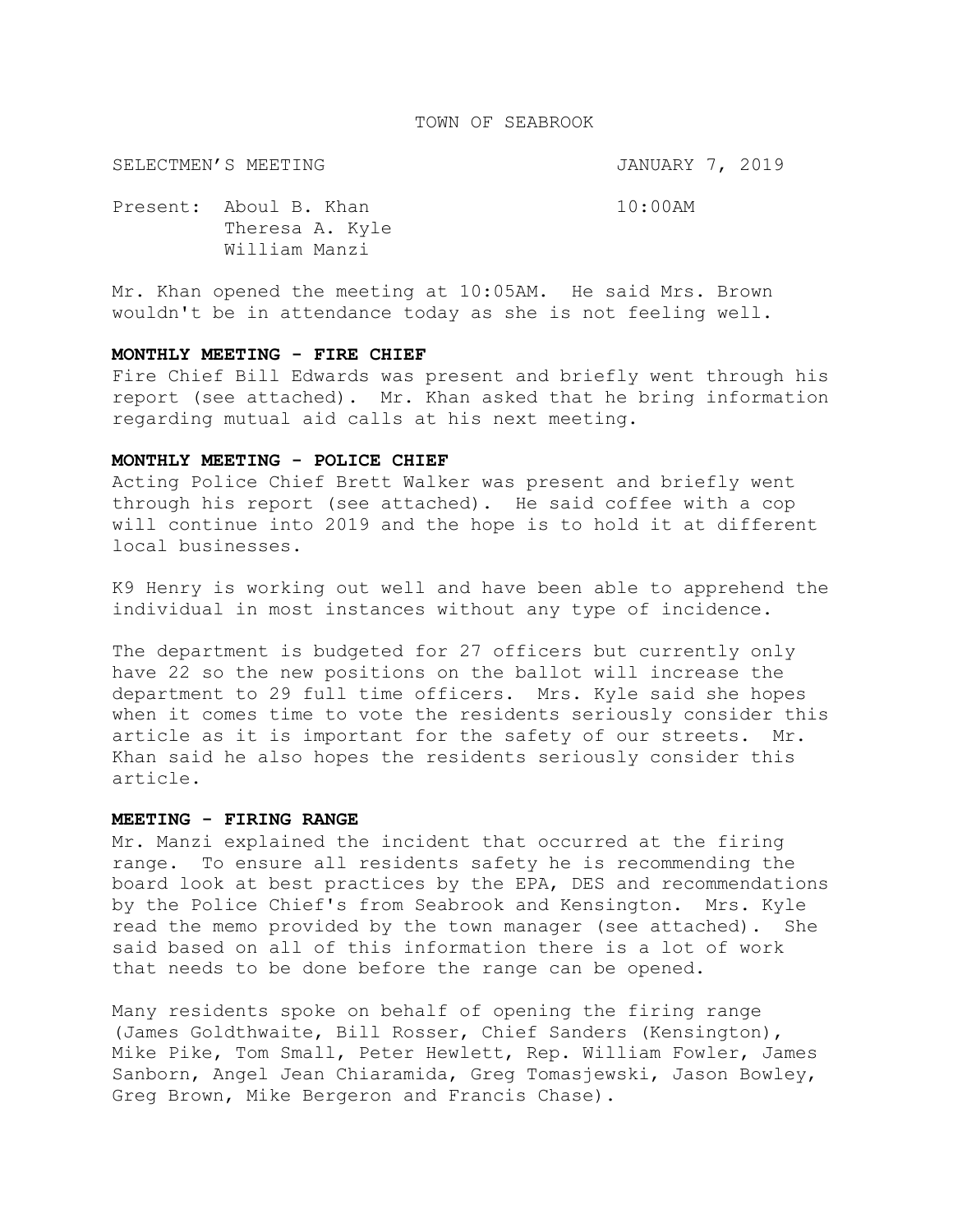SELECTMEN'S MEETING  $-2-$  JANUARY 7, 2019

There was discussion on having background checks as the investigation did indicate that convicted felons were allowed at the range to shoot.

Chief Sanders spoke about the incident that occurred and the safety of all involved surrounding this property in both towns and also that there is a plan in place for contamination of the water aquifer. The range has been used by Seabrook for specific purposes with an officer overseeing the event.

There was discussion on having a different area for the range if there is one available that can be used. Mr. Manzi said that the range operation has to ensure that best practices are in place from DES and EPA. There was discussion on having a membership in order to use the range.

Mr. Khan read the letter from Sue Foote (see attached). Chief Walker spoke and said he is for opening the range and how it can be done safely. He said they have continue to explore different options and will continue to do so. Mrs. Kyle said if they open the range, as a lot of people want it, it should be opened in a proper way to meet best practices by DES and EPA. There was a lot of suggestions heard today and want the range opened.

Mr. Khan suggested they form a committee to look into all aspects and bring to the town manager's office with no compromise to environmental issues. The committee should include the police and fire chief's, beach precinct member, beach civic association and an uptown resident to serve and come up with recommendations within 90 days. He would like to see Sue Foote, Bruce Brown and Oliver Carter on this committee. Mrs. Kyle feels there should be more members from the gun residents as they know what is needed.

MOTION: Aboul B. Khan To form a committee to Second: Theresa A. Kyle example resolve and open the Unanimous **fixing** range to consist

of both chiefs, 2 beach precinct, 5 members from in town residents and to bring a recommendation within 90 days to the board for approval and the town manager to bring criteria to the committee before the first meeting.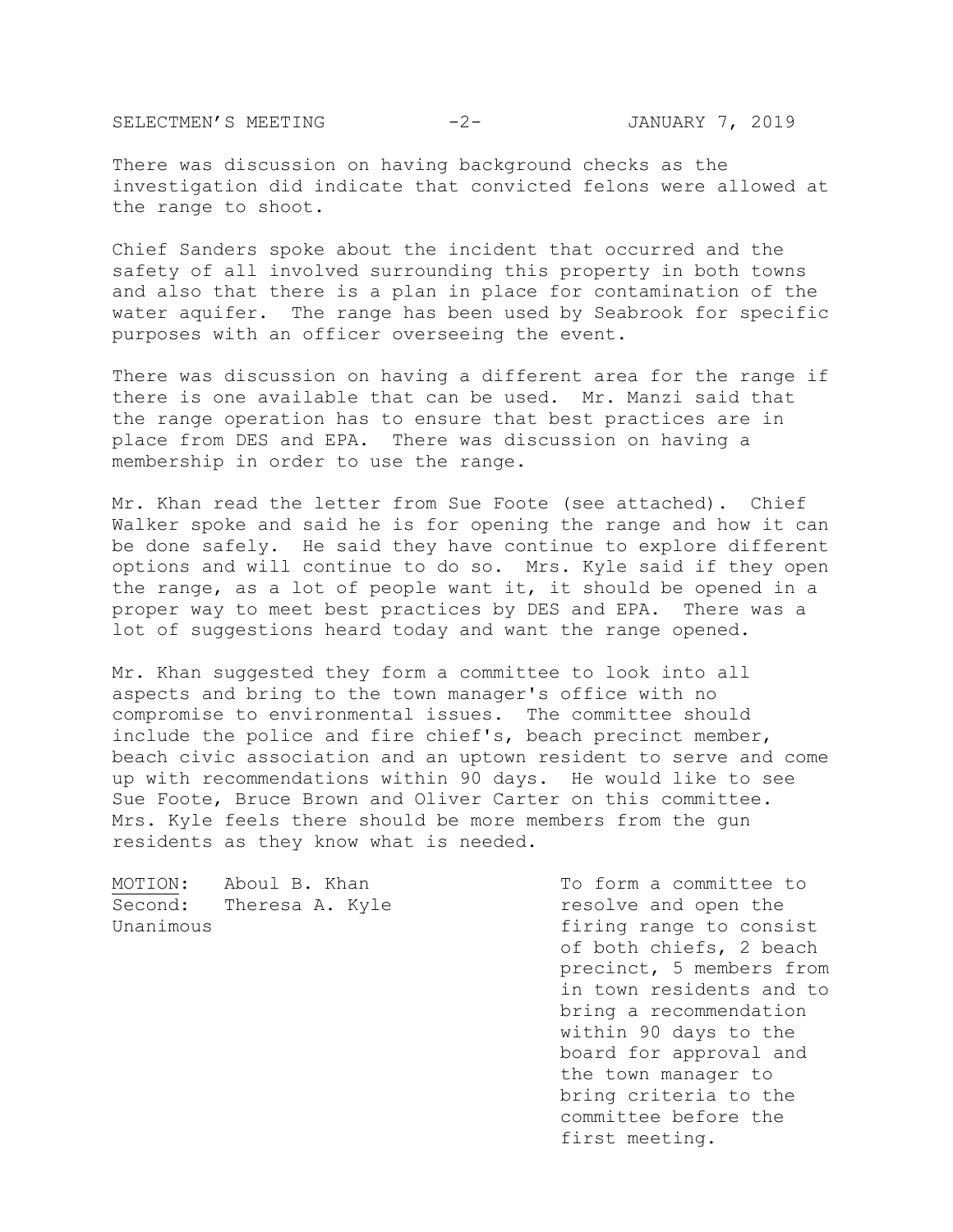SELECTMEN'S MEETING -3- JANUARY 7, 2019

Board took a 10-minute break at 12PM. Board reconvened at 12:20PM.

#### **MEETING - LIFEGUARD WARRANT ARTICLE**

Debra Tomajewski spoke about the article and would like to make an amendment as she feels the numbers are incorrect. Mr. Khan said they put the article on the ballot and agreed to the language. On February 5 there is a deliberative session where changes can be made to the article if the majority agree. The way the article is written today is already going through the budget committee process.

Mrs. Tomajewski believes the discrepancy is with the vehicle that is being requested as they have it listed as \$50K when the actual vehicle is only \$16K. There are discrepancies between what she is saying is needed or wanted and what was recommended and accepted by the chief's and board.

There was discussion on the flag system and who would staff them if the article doesn't pass. Mr. Khan explained why the board chose to not recommend the article.

## **PREVIOUS MINTUES - NOVEMBER 9 PUBLIC**

MOTION: Theresa A. Kyle To adopt the minutes of Second: Aboul B. Khan 11/9 public. Motion passed 2-0

#### **PREVIOUSLY SIGNED PERMITS**

Mr. Khan read the list of permits (see attached).

#### **ABATEMENT**

Anthony & Mary Elaine Wood - 50 Suncook Street - \$490.75

MOTION: Theresa A. Kyle To approve and sign the Second: Aboul B. Khan abatement. Motion passed 2-0

## **REFUND**

Thomas & Robyn Milbury - 330 Ashland Street - \$402.11

MOTION: Theresa A. Kyle To approve and sign the Second: Aboul B. Khan mefund. Motion passed 2-0

#### **WATER SERVICE APPLICATION**

Radiation Safety & Control Services, Inc. - 93 Ledge Road - \$50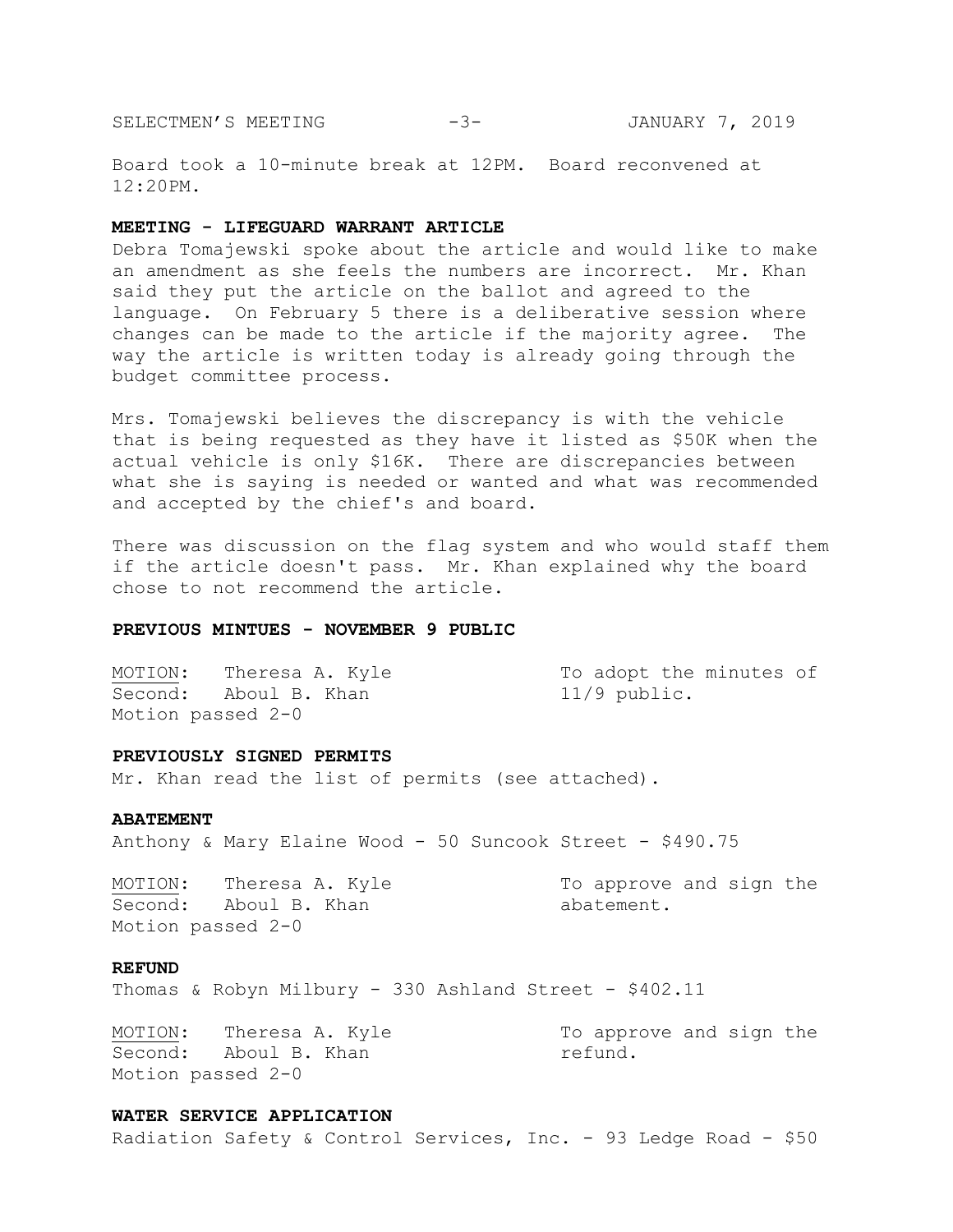SELECTMEN'S MEETING -4- JANUARY 7, 2019

Second: Aboul B. Khan water application. Motion passed 2-0

MOTION: Theresa A. Kyle The To approve and sign the

## **SEWER SERVICE APPLICATION**

McL Builders & Developers LLC. - 199 Tilton Street - \$150

MOTION: Theresa A. Kyle To approve and sign the Second: Aboul B. Khan sewer application. Motion passed 2-0

# **SEWER SURPLUS**

Second: Aboul B. Khan to surplus for sewer. Motion passed 2-0

MOTION: Theresa A. Kyle To approve the request

#### **WEEKEND WINTER HOURS AT TRANSFER STATION**

Mrs. Kyle read the memo from DPW (see attached).

MOTION: Theresa A. Kyle To approve the request Second: Aboul B. Khan for winter hours at the Motion passed 2-0 transfer station.

The hours will be posted on channel 22 and the website.

Board took a 5-minute break at 12:53PM. Board reconvened at 1:06PM.

## **BUDGET & DEFAULT BUDGET**

Mr. Manzi explained the default budget that is adopted every year by the board and is recommending they approve.

Second: Aboul B. Khan budget. Motion passed 2-0

MOTION: Theresa A. Kyle To approve the default

Mrs. Kyle read the article for the budget and the default budget.

MOTION: Theresa A. Kyle To approve the article Second: Aboul B. Khan for the ballot. Motion passed 2-0

Second: Aboul B. Khan Motion passed 2-0

MOTION: Theresa A. Kyle To recommend the article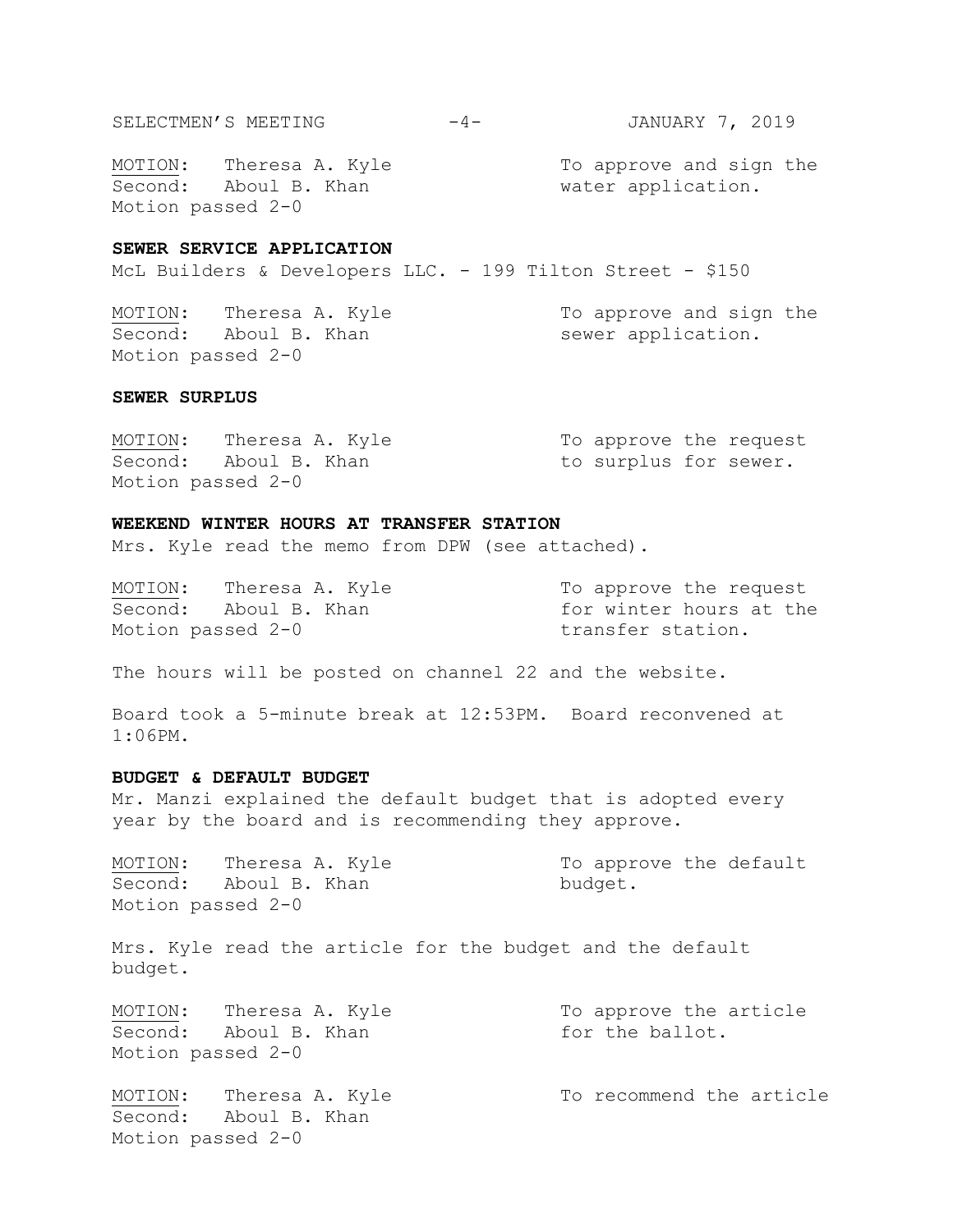SELECTMEN'S MEETING -5- JANUARY 7, 2019 Mr. Khan said the board has negotiated with all four unions and all unions have ratified the tentative agreements with the members. A lot of work was done by the board, town manager and unions with a lot of meetings. Mr. Khan read the article for the Seabrook Employees Association. MOTION: Theresa A. Kyle To approve the article Second: Aboul B. Khan for the ballot. Motion passed 2-0 MOTION: Theresa A. Kyle To recommend the article Second: Aboul B. Khan Motion passed 2-0 Mrs. Kyle read the article for the Seabrook Police Association. MOTION: Theresa A. Kyle To approve the article Second: Aboul B. Khan for the ballot. Unanimous MOTION: Theresa A. Kyle To recommend the article Second: Aboul B. Khan Motion passed 2-0 Mr. Khan read the article for the Seabrook Fire Association. MOTION: Theresa A. Kyle To approve the article Second: Aboul B. Khan for the ballot. Motion passed 2-0 MOTION: Theresa A. Kyle To recommend the article Second: Aboul B. Khan Motion passed 2-0 Mrs. Kyle read the article for the Seabrook Supervisory Employees Association. MOTION: Theresa A. Kyle To approve the article Second: Aboul B. Khan for the ballot. Motion passed 2-0 MOTION: Theresa A. Kyle To recommend the article Second: Aboul B. Khan Motion passed 2-0 Mr. Khan read the article for the purchase of the Fogg land.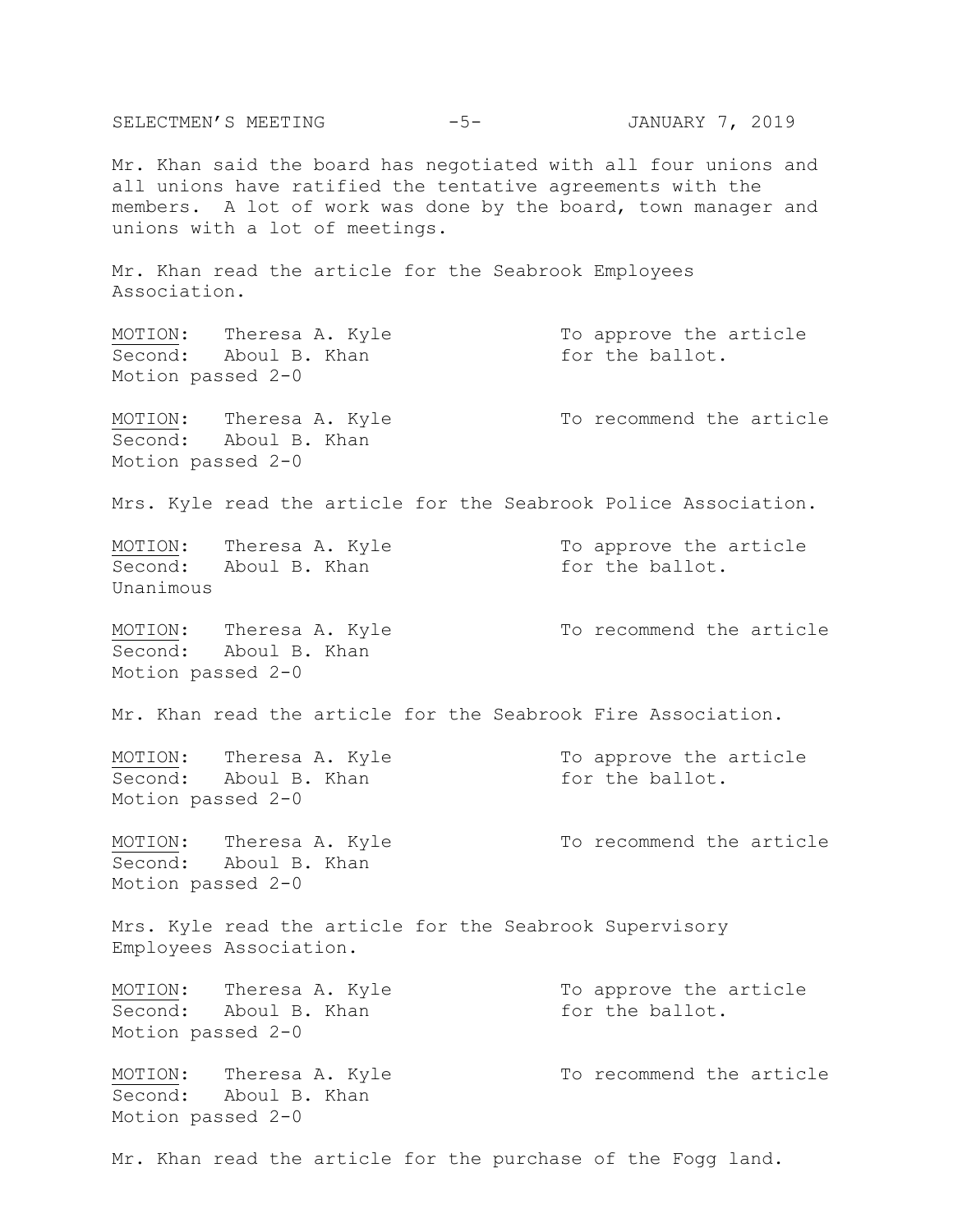MOTION: Theresa A. Kyle To approve the article Second: Aboul B. Khan with the new language Motion passed 2-0 added to use water capital reserve funds and tax impact change. MOTION: Theresa A. Kyle To recommend the article Second: Aboul B. Khan Motion passed 2-0 Mrs. Kyle read the article allowing the Selectmen to acquire land. Mr. Manzi explained the article that is recommended by town counsel. He provided an explanation of the land sale that is land locked and no use to the town. MOTION: Theresa A. Kyle To approve the article Second: Aboul B. Khan for the ballot. Motion passed 2-0 Mrs. Kyle read the article allowing veteran's a discount when registering a vehicle. Mr. Khan asked that the town clerk's office put a sign out at her window notifying the public of this article. MOTION: Theresa A. Kyle To approve the article Second: Aboul B. Khan for the ballot. Motion passed 2-0 MOTION: Aboul B. Khan To recommend the article Second: Theresa A. Kyle Motion passed 2-0 Human service articles - Mr. Manzi said Community Home Solutions did call and indicated they want to be on the ballot and

SELECTMEN'S MEETING -6- JANUARY 7, 2019

apologized for not being in attendance at the meeting. Chucky's Fight also came in and provided the responses and he gave the board a memo on both.

Second: Theresa A. Kyle for the ballot for Abstain: Theresa A. Kyle Chucky's Fight. Motion passed 1-0

MOTION: Aboul B. Khan To recommend the article Second: Theresa A. Kyle Abstain: Theresa A. Kyle Motion passed 1-0

MOTION: Aboul B. Khan To approve the article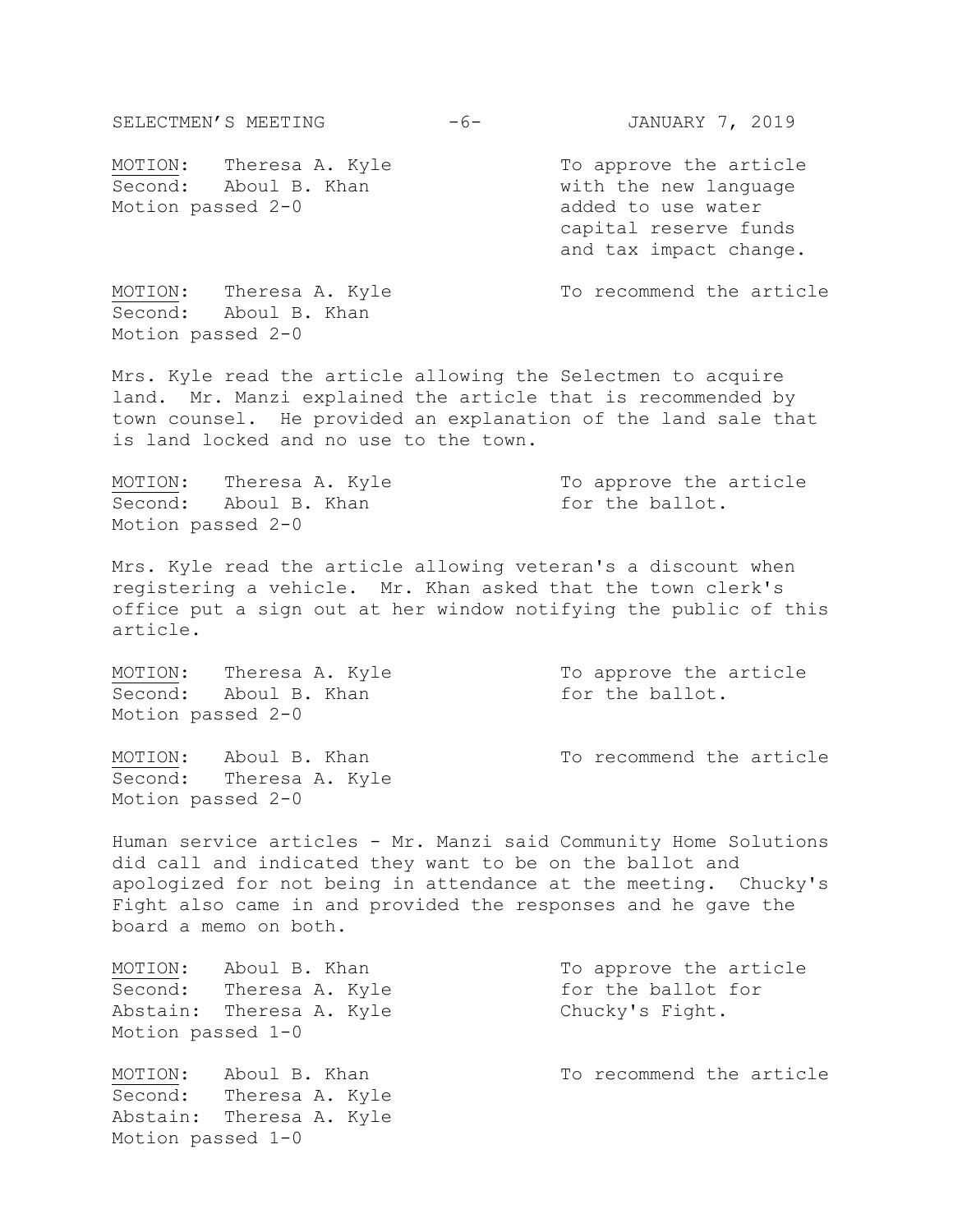SELECTMEN'S MEETING -7- JANUARY 7, 2019 MOTION: Aboul B. Khan To approve the article Second: Theresa A. Kyle for the ballot for Motion passed 2-0 Community Home Solutions MOTION: Aboul B. Khan To recommend the article Second: Theresa A. Kyle Motion passed 2-0 MOTION: Theresa A. Kyle To approve all of the Second: Aboul B. Khan human service articles Motion passed 2-0 for the ballot. MOTION: Theresa A. Kyle To recommend all of the Second: Aboul B. Khan human service articles. Motion passed 2-0 MOTION: Aboul B. Khan To have all four unions Second: Theresa A. Kyle come to the next board Motion passed 2-0 meeting to explain the union contracts.

Mrs. Kyle said the attended coffee with a cop, lion's club and dinner at the elderly housing. Mr. Manzi said Happy New Year to everyone and the staff for all of the work they have done throughout the year. Mr. Khan said thank you to Mr. Manzi for all of his hard work. They all wished Mrs. Brown a get well soon!

#### **NON-PUBLIC SESSION**

| Motion passed 2-0 | MOTION: Theresa A. Kyle<br>Second: Aboul B. Khan | To go into non-public<br>session under RSA 91-A:3<br>II (c) welfare lien at<br>$1:49PM$ . |
|-------------------|--------------------------------------------------|-------------------------------------------------------------------------------------------|
| Roll call:        | Mr. Khan - yes<br>Mrs. Kyle - yes                |                                                                                           |
| Motion passed 2-0 | MOTION: Theresa A. Kyle<br>Second: Aboul B. Khan | To seal the minutes of<br>1/7 as recommended by<br>the town manager.                      |
| Motion passed 2-0 | MOTION: Theresa A. Kyle<br>Second: Aboul B. Khan | To adjourn the meeting<br>at 2:15PM.                                                      |